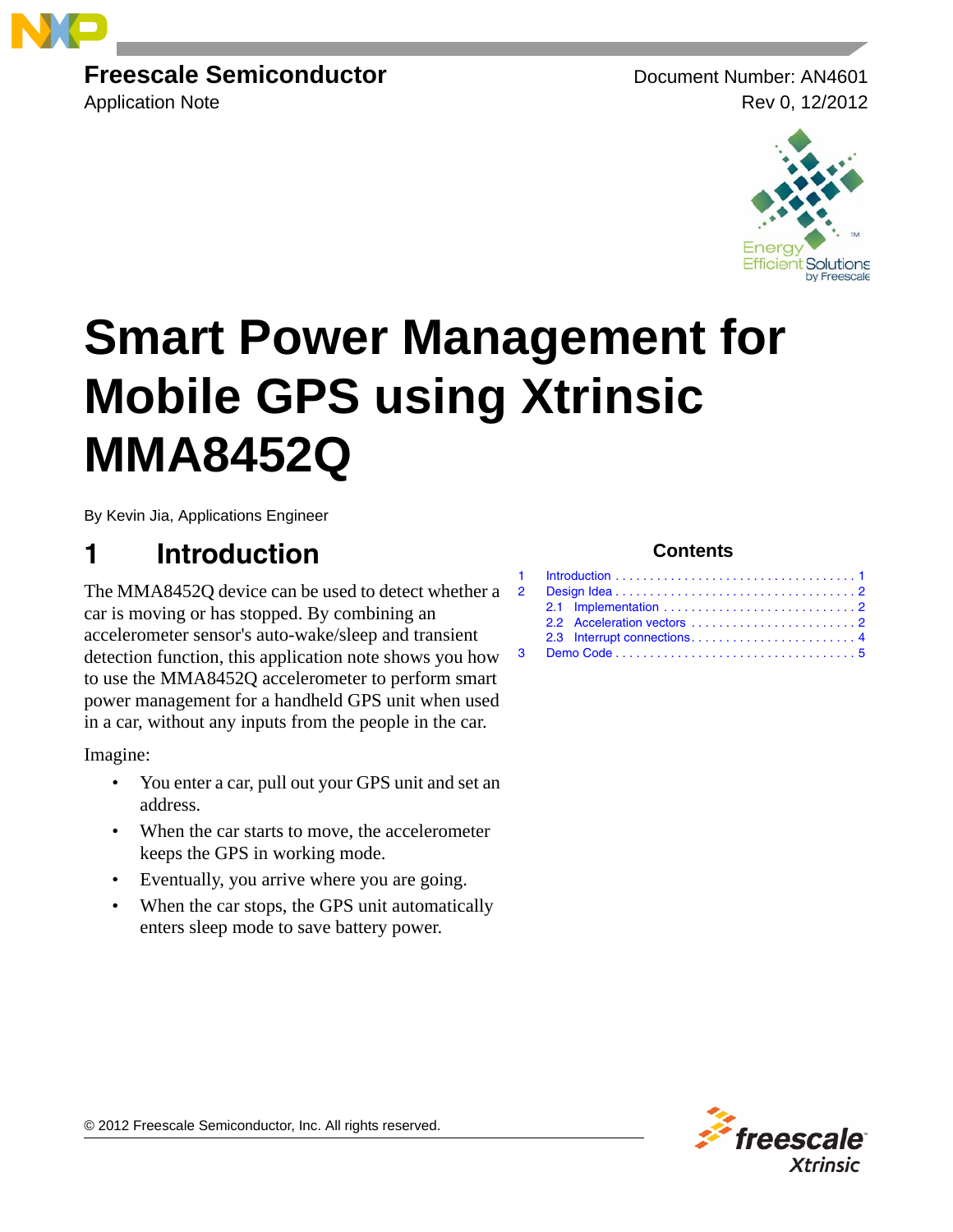

## <span id="page-1-0"></span>**2 Design Idea**

The GPS module has the MMA8452Q device on its board. The accelerometer is used to detect the car's motion (moving or stopped):

- When GPS is in sleep mode and the car starts moving, the accelerometer detects the motion and sends a wakeup interrupt to the MCU, to wake up the entire GPS system.
- When the GPS is active (not asleep) and the car stops moving, the accelerometer detects the stop and sends a sleep interrupt to the MCU, to put the entire GPS system into sleep mode.

## <span id="page-1-1"></span>**2.1 Implementation**

The MMA8452Q provides many embedded DSP functions, but for our design, we only need auto-wake/sleep detection and transient detection.

While the auto-wake/sleep function can make the GPS module enter sleep mode, the accelerometer can also fall into sleep mode. The possible interrupts that can wake the accelerometer from sleep mode are:

- Tap detection
- Orientation detection
- Motion/freefall detection
- Transient detection

We selected transient detection as the wakeup source, because the transient detection function has a high pass filter (HPF) option.

## <span id="page-1-2"></span>**2.2 Acceleration vectors**

Consider a car's movement or stop on a slope—there is a static component of G (Gx) that points in the forward or back direction of the vehicle. See [Figure 1](#page-1-3).



**Figure 1. Acceleration components**

<span id="page-1-3"></span>To detect a car's movement or start (from a stop), we must set a trigger threshold limit (TRANSIENT\_THS Register, 0x1F) of transient detection based on the value of Sum\_g. This is difficult because we are not sure of the value of Gx, since Gx is a static component and will vary with the change of slope. However,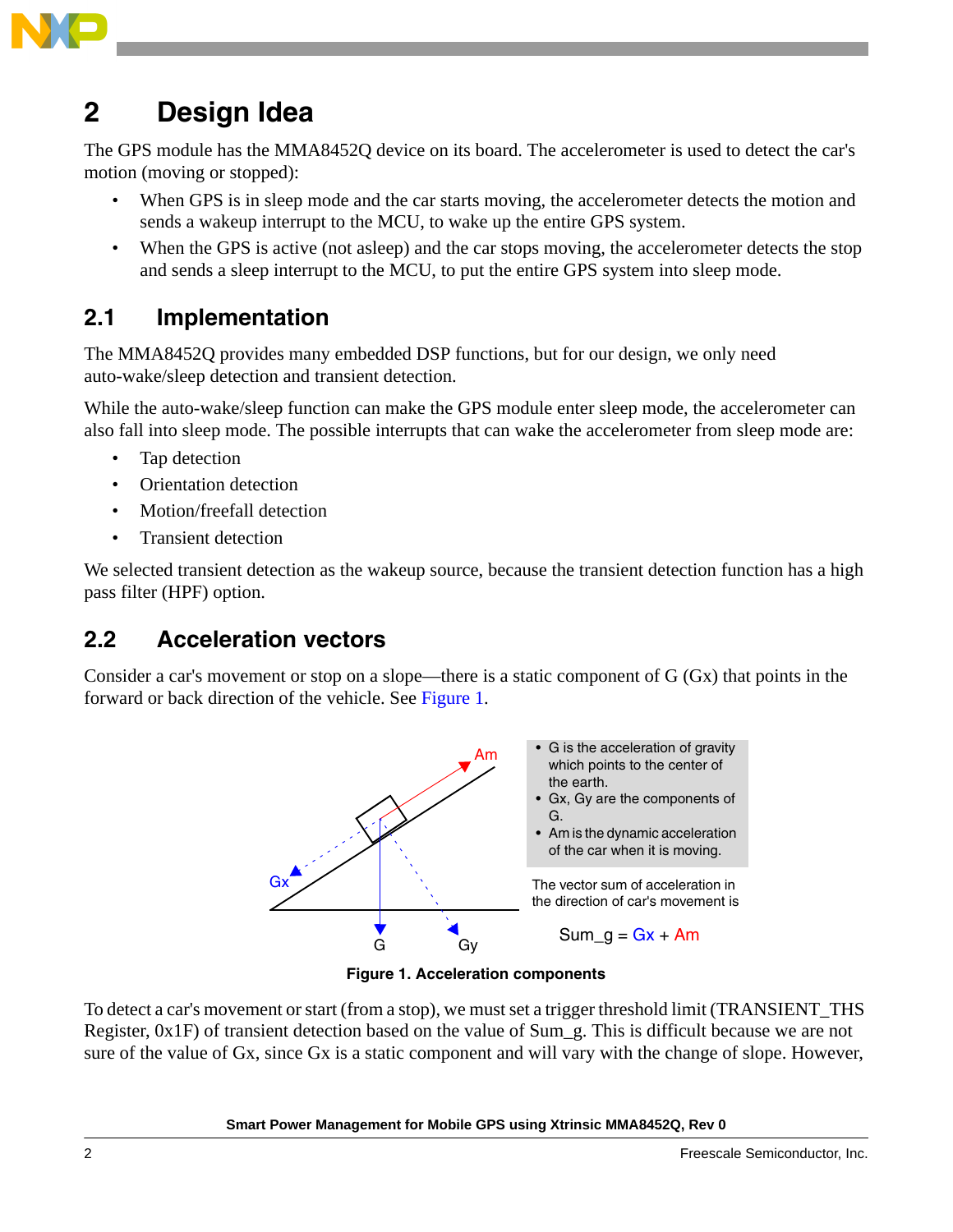

if we use a high-pass filter, then the static component Gx can be filtered out; therefore, the threshold is only determined by Am.

<span id="page-2-0"></span>[Table 1, "Car motion and acceleration values"](#page-2-0) shows real Am data when the module was installed on cars.

|                                                                                                                                                                       | <b>Car is moving</b> |           |  | <b>Car is not moving (stopped)</b> |           |           |
|-----------------------------------------------------------------------------------------------------------------------------------------------------------------------|----------------------|-----------|--|------------------------------------|-----------|-----------|
| x(g)                                                                                                                                                                  | y(g)                 | z(g)      |  | x(g)                               | y(g)      | z(g)      |
| $+0.0107$                                                                                                                                                             | $+0.1152$            | $+0.9951$ |  | $+0.0224$                          | $+0.0078$ | $+1.0214$ |
| $+0.0156$                                                                                                                                                             | $+0.0009$            | $+0.9990$ |  | $+0.0175$                          | $-0.0410$ | $+1.0009$ |
| $+0.1171$                                                                                                                                                             | $+0.0625$            | $+0.9677$ |  | $+0.0117$                          | $-0.0175$ | $+1.0185$ |
| $+0.0878$                                                                                                                                                             | $+0.0683$            | $+1.0361$ |  | $+0.0205$                          | $+0.0117$ | $+1.0195$ |
| $+0.1210$                                                                                                                                                             | $+0.0732$            | $+1.0126$ |  | $+0.0214$                          | $-0.0341$ | $+1.0214$ |
| $+0.0449$                                                                                                                                                             | $+0.0478$            | $+1.0576$ |  | $+0.0126$                          | $-0.0214$ | $+1.0312$ |
| $+0.1435$                                                                                                                                                             | $+0.0332$            | $+1.0048$ |  | $+0.0195$                          | $+0.0136$ | $+1.0195$ |
| $+0.0771$                                                                                                                                                             | $+0.0957$            | $+0.9326$ |  | $+0.0224$                          | $-0.0283$ | $+1.0078$ |
| $+0.1591$                                                                                                                                                             | $+0.0263$            | $+0.9521$ |  | $+0.0136$                          | $-0.0341$ | $+1.0253$ |
| $+0.1015$                                                                                                                                                             | $+0.0478$            | $+0.9326$ |  | $+0.0214$                          | $+0.0253$ | $+1.0302$ |
| $+0.0712$                                                                                                                                                             | $+0.1025$            | $+1.0195$ |  | $+0.0136$                          | $-0.0302$ | $+1.0009$ |
| $+0.1298$                                                                                                                                                             | $+0.0527$            | $+0.9765$ |  | $+0.0195$                          | $-0.0302$ | $+1.0117$ |
| $+0.1181$                                                                                                                                                             | $+0.0195$            | $+0.9980$ |  | $+0.0136$                          | $+0.0244$ | $+1.0175$ |
| $+0.0976$                                                                                                                                                             | $+0.0810$            | $+0.9765$ |  | $+0.0175$                          | $-0.0136$ | $+1.0068$ |
| $+0.1171$                                                                                                                                                             | $+0.0478$            | $+1.0058$ |  | $+0.0156$                          | $-0.0371$ | $+1.0244$ |
| $+0.1376$                                                                                                                                                             | $+0.0605$            | $+0.9443$ |  | $+0.0097$                          | $-0.0029$ | $+1.0341$ |
| $+0.1005$                                                                                                                                                             | $+0.0410$            | $+0.9472$ |  | $+0.0068$                          | $+0.0205$ | $+1.0146$ |
| $+0.0166$                                                                                                                                                             | $-0.0019$            | $+1.0488$ |  | $+0.0214$                          | $-0.0322$ | $+1.0166$ |
| $+0.1005$                                                                                                                                                             | $-0.0351$            | $+1.0117$ |  | $+0.0146$                          | $+0.0214$ | $+1.0273$ |
| $+0.0107$                                                                                                                                                             | $-0.0449$            | $+1.0751$ |  | $+0.0234$                          | $+0.0234$ | $+1.0126$ |
| The MMA8452Q +x-axis points in the direction of the car's forward movement.<br>"+" represents positive value (accelerate), "-" represents negative value (decelerate) |                      |           |  |                                    |           |           |

**Table 1. Car motion and acceleration values**

From the positive output value of the x-axis in the "Car is moving" section of [Table 1](#page-2-0), we know that the car is now accelerating. The TRANSIENT\_THS Register (0x1F) can be set according to the data we captured. Here we set the TRANSIENT\_THS register to 0.126 g. To guarantee detection on the other two axes (Y, Z), we enable the Y and Z axis. Any movement on any axis (X or Y or Z) exceeding 0.126 g will be detected by the accelerometer.

// transient threshold=0.126g EI2C1 SendChar(MMA8452 ADDR,REG52 TRANSIENT THS,0x01);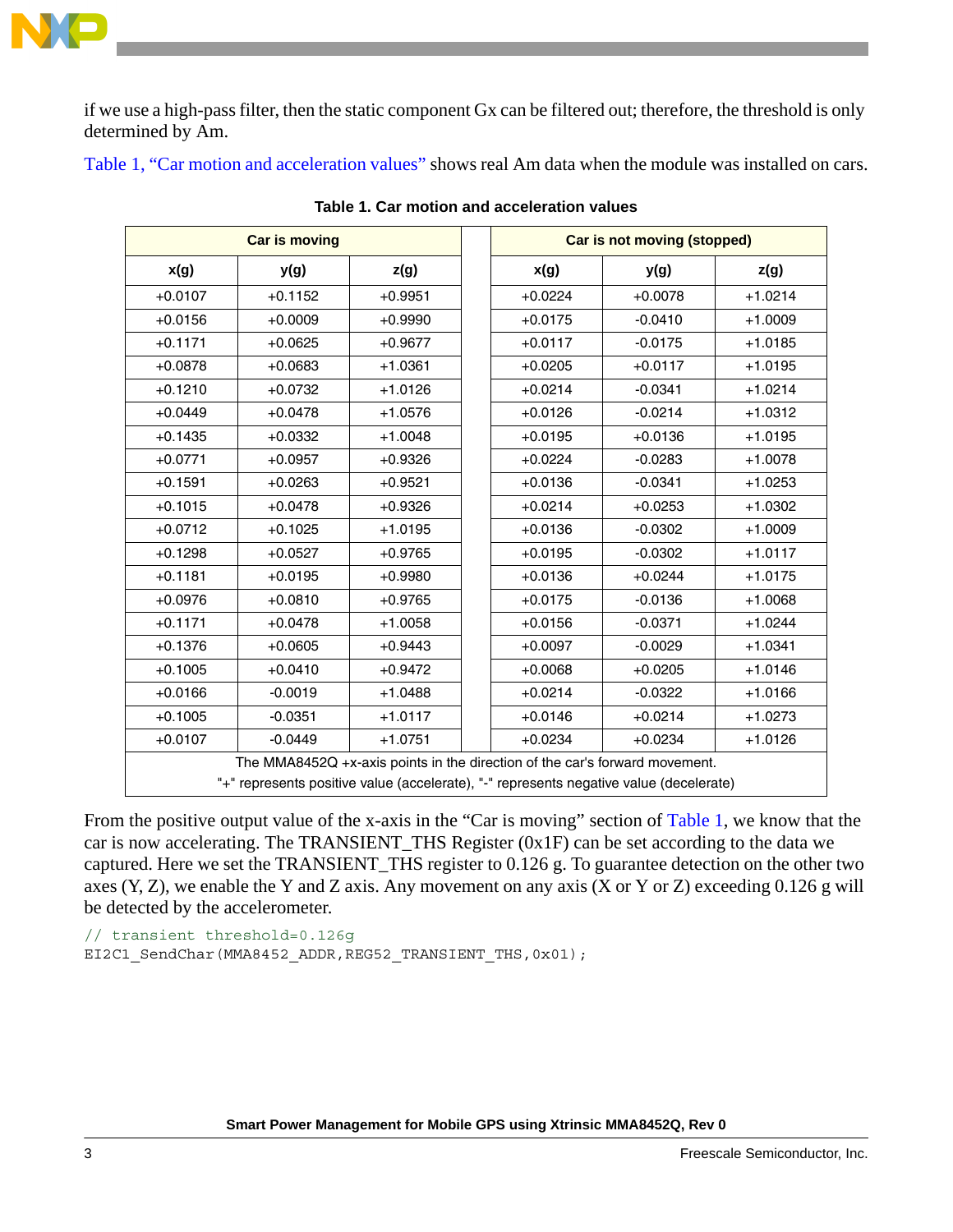

## <span id="page-3-0"></span>**2.3 Interrupt connections**

[Figure 2](#page-3-1) shows the connection of sensor's INT pin and MCU.



**Figure 2. Interrupt connections**

<span id="page-3-1"></span>The MMA8452Q has two interrupt pins (INT1, INT2), and any interrupt source could be routed to either of them. INT1 and INT2 are connected to the external interrupt pins of the MCU. Our design uses two interrupt sources: transient and auto-wake/sleep, which are routed to different INT pins:

- Transient interrupt is routed to INT2
- Auto-wake/sleep is routed to INT1

#### **Why route to different INT pins?**

The transient interrupt can be auto-cleared by setting the ELE bit (Transient CFG Register,  $0x1D$ ) to 0, while the auto-wake/sleep interrupt only can be cleared by reading the SYSMOD Register (0x0B). If these two interrupts route to the same INT pin, then the MCU cannot distinguish which interrupt comes (is it an auto-wake/sleep or transient interrupt?). Thus, the MCU will have to respond to the ISR every time, just to clear the interrupt. This is not what we expect, because the transient interrupt will always be generated when the car is moving.

The purpose of using two interrupt pins is so that the MCU can avoid clearing the sensor's interrupt frequently (just responding to the auto-wake/sleep interrupt), thus saving system power. In fact, connecting the INT2 pin (of MMA8452) to the EXT2 pin (of MCU) is not required; we can leave INT2 unconnected (floating), however the internal transient interrupt source must still be routed to INT2.

*Can we disable transient interrupts because the INT2 pin connection seems useless to us?* No, because we use transient detection as a wakeup source for the auto-wake/sleep function. We have to enable transient interrupt or the accelerometer will not be able to wake up from sleep mode. The corresponding register setting is:

```
// normal mode, auto-sleep enabled
EI2C1_SendChar(MMA8452_ADDR,REG52_CTRL_REG2,0x04);
```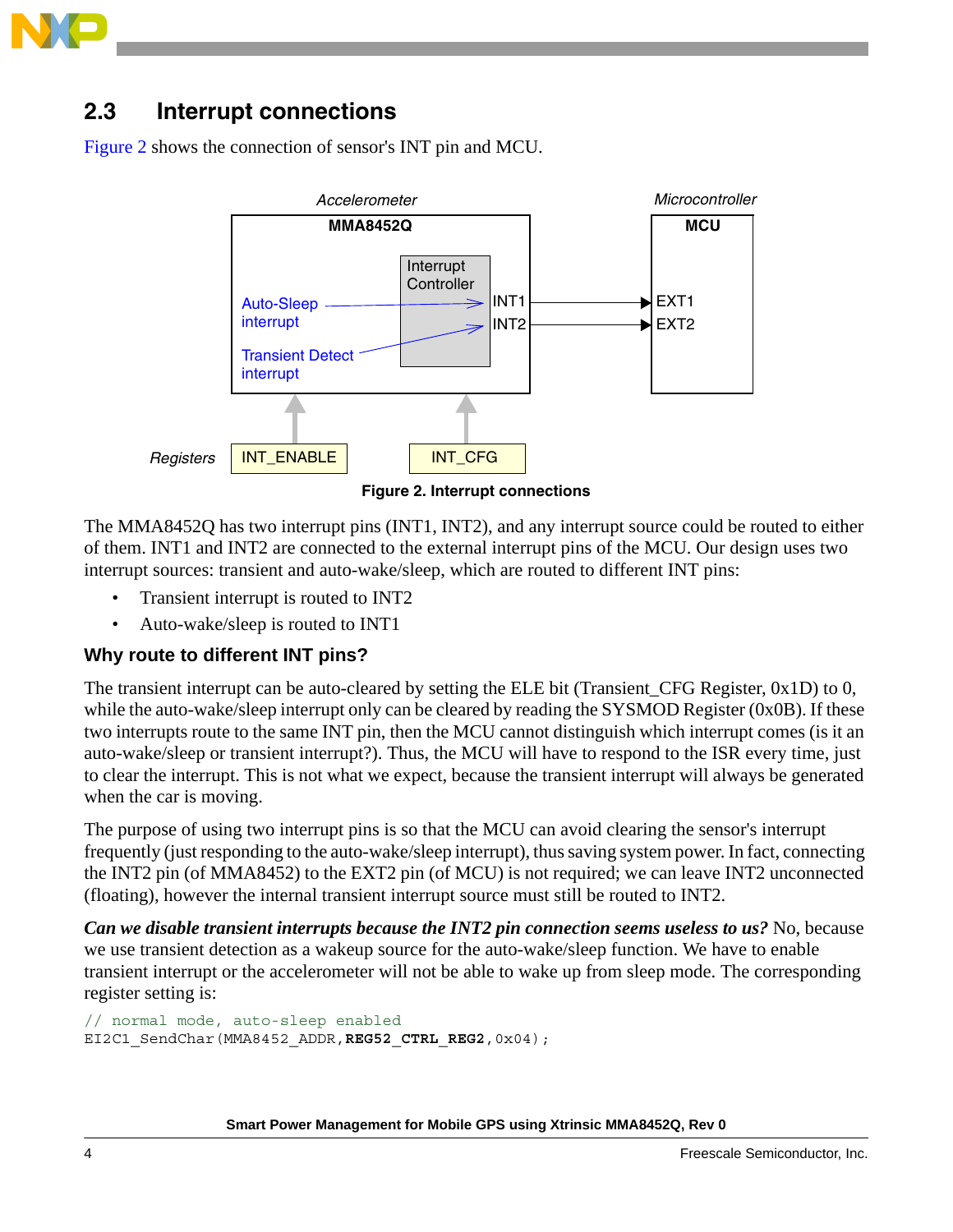```
// transient enabled wake up from auto-sleep
EI2C1_SendChar(MMA8452_ADDR,REG52_CTRL_REG3,0x40);
// ASLP INT enabled, transient INT enabled
EI2C1_SendChar(MMA8452_ADDR,REG52_CTRL_REG4,0xA0);
// auto-sleep -> INT1, transient -> INT2
EI2C1_SendChar(MMA8452_ADDR,REG52_CTRL_REG5,0x80);
```
Besides the points mentioned previously, there are other registers that you have to configure, such as dynamic range, output data rate (ODR), and others. See [Section 3, "Demo Code"](#page-4-0).

# <span id="page-4-0"></span>**3 Demo Code**

#### **Table 2. Demo functions**

| <b>Function</b>          | <b>Description</b>                                                                                                                                                                    |
|--------------------------|---------------------------------------------------------------------------------------------------------------------------------------------------------------------------------------|
| void mma845x init (void) | Initializes the MMA8452Q device.                                                                                                                                                      |
| ISR (ext int)            | Interrupt routine<br>The ISR routine is mainly used to clear the interrupts, but you<br>can use ISR to determine the car's current status (moving or<br>stop) for debugging purposes. |

```
Example 1. Demo
```

```
void mma845x_init(void)
```
{

```
 // rst,normal mode
EI2C1_SendChar(MMA8452_ADDR,REG52_CTRL_REG2,0x40);
 // ODR=50,sleep ODR=12.5,enter standby mode
EI2C1 SendChar(MMA8452 ADDR,REG52 CTRL REG1,0x64);
 // normal mode, auto-sleep enabled
EI2C1_SendChar(MMA8452_ADDR,REG52_CTRL_REG2,0x04);
 // transient enabled wake up from auto-sleep
EI2C1_SendChar(MMA8452_ADDR,REG52_CTRL_REG3,0x40);
 // ASLP INT enabled, Transient INT enabled
EI2C1_SendChar(MMA8452_ADDR,REG52_CTRL_REG4,0xA0);
 // auto-sleep -> INT1,transient -> INT2
EI2C1_SendChar(MMA8452_ADDR,REG52_CTRL_REG5,0x80);
 // HPF output enabled , 2g mode
EI2C1 SendChar(MMA8452 ADDR,REG52 XYZ DATA CFG,0x10);
 // HPF=2Hz
EI2C1_SendChar(MMA8452_ADDR,REG52_HP_FILTER_CUTOFF,0x00);
 // P/L disabled
EI2C1_SendChar(MMA8452_ADDR,REG52_PL_CFG,0x80);
 // MT/FF disabled
EI2C1_SendChar(MMA8452_ADDR,REG52_FF_MT_CFG,0x00);
 // TRANSIENT
// ELE latch disabled, HPF enable, transient x/y/z axes enabled
```
#### **Smart Power Management for Mobile GPS using Xtrinsic MMA8452Q, Rev 0**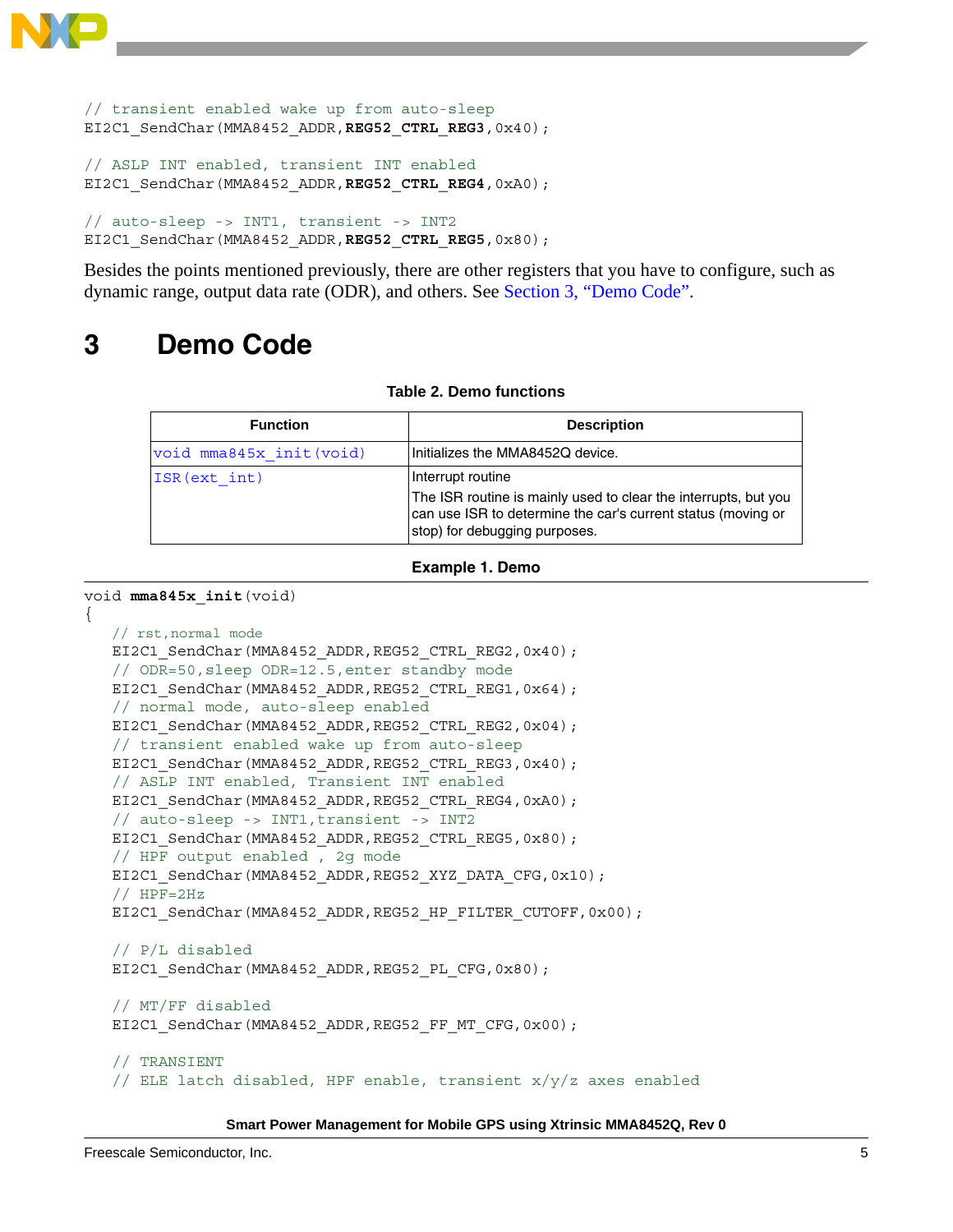```
EI2C1 SendChar(MMA8452 ADDR,REG52 TRANSIENT CFG,0x0E);
    // transient threshold=0.126g
   EI2C1 SendChar(MMA8452 ADDR,REG52 TRANSIENT THS,0x01);
   EI2C1 SendChar(MMA8452 ADDR,REG52 TRANSIENT COUNT,0x00);
    // tap/double tap disabled
   EI2C1 SendChar(MMA8452 ADDR,REG52 PULSE CFG,0x00);
    // the minimum time required to be judged from move to stop,set to 3 sec
   // the time can also be set up to 81 sec (when set to 0xFF)
  EI2C1 SendChar(MMA8452 ADDR,REG52 ASLP COUNT, 0x0A);
  EI2C1 SendChar(MMA8452 ADDR,REG52 CTRL REG1,0x65);
}
ISR(ext_int)
{
  u8 cnt;
 KBISC KBACK = 0x01;
  EI2C1_RecvBlock(MMA8452_ADDR,REG52_INT_SOURCE,rcv_buf,1,&cnt);
//EI2C1_RecvBlock(MMA8452_ADDR,REG52_TRANSIENT_SRC,rcv_buf+1,1,&cnt);
 EI2C1 RecvBlock(MMA8452 ADDR,REG52 SYSMOD, rcv buf+2,1,&cnt);
// wake 
if(((rcv_buf[0]&0x80)==0x80)&&((rcv_buf[0]&0x20)==0x20)) \{AS1 SendStr("car move\r\n\cdot 10);
     } 
// sleep 
else if(((rcv buf[0]&0x80)==0x80)&&((rcv buf[0]&0x20)==0x00)) {
       AS1 SendStr("car stop\r\n",10);
     } 
}
```